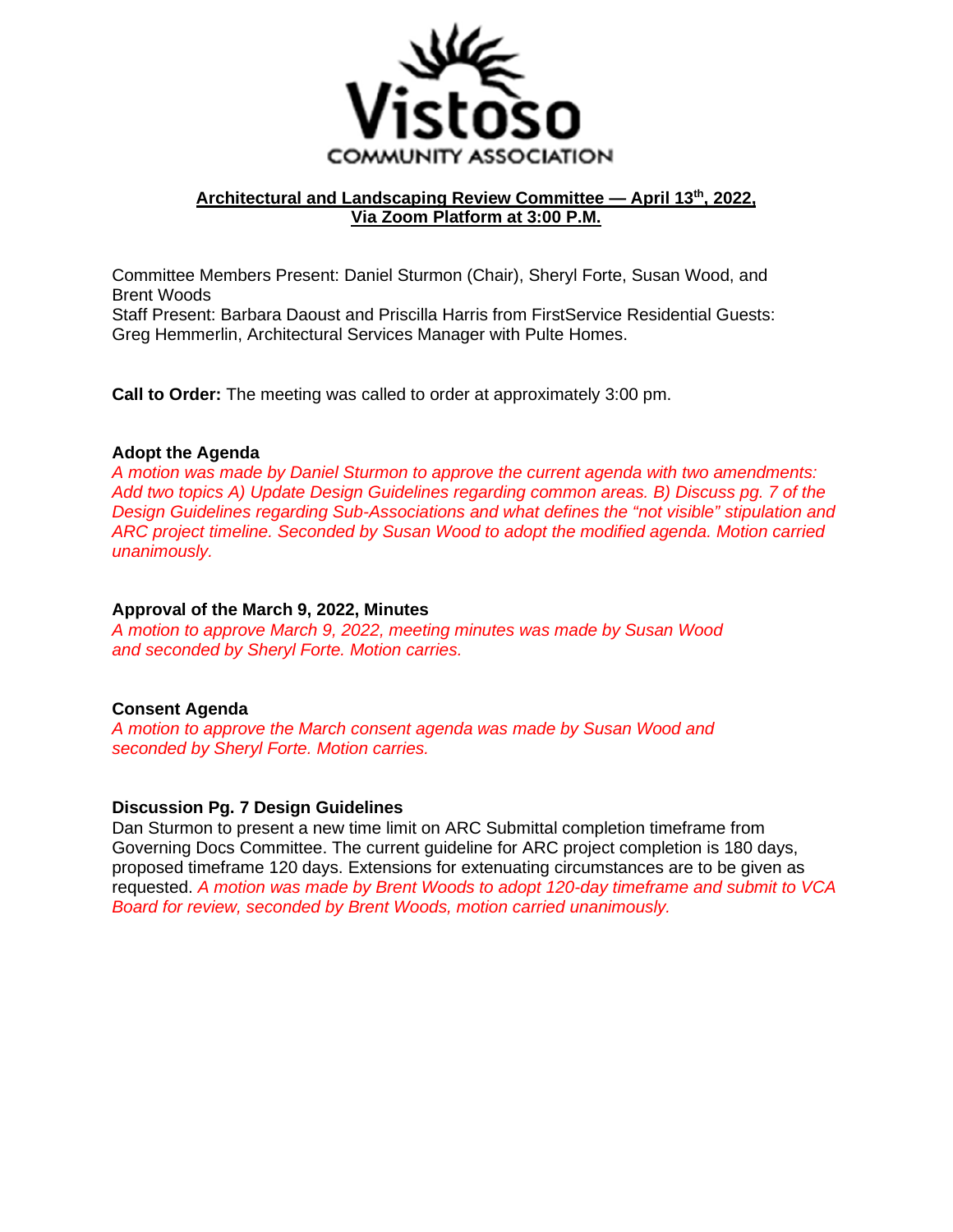

### **Pulte Presentation**

The committee requested hard copies of the landscape design, entry gate design, monument design, Design Guidelines, CCRs, and samples of materials to be used for the community. Greg Hemmerlin presented the preliminary plans to the committee. The following items were discussed.

> Located west of RVB and north of Innovation Park totaling 227 homes.

(44% - 4000 Series 50'x120' lots, 33% - 5000 Series 60' x 125' lots and 23% - 5500 Series 70' x 125' lots)

> All homes will be < 21' feet in height

> Two car garages, <50% of building frontage. 5500 Series will have the option for a threecar garage. Option for standard or addition of opaque glass panes.

> Exterior lighting on buildings and in carports. The lighting plan will be submitted to the committee. No solar application is planned.

> There will be a walking path added northeast of Honey Bee Wash. Pending info on who will maintain the walking path.

- > Window frames design and paint. Will be painted in a tan color complementary to body.
- > Potential Big Wash Trail access.
- > Paving beings Oct 2022

> Timeframe for model production is set to begin Oct 2022. First home ready for sale scheduled for 03/23/2023. First closing Dec 2023, final closing Dec 2024.

*A second meeting was requested by the committee to allow Greg and his Pulte, colleague, Manager of Landscape Planning, Andy Martinez to provide the requested documents and samples of materials to be used. No approval was received.* 

#### **Parks and Landscaping Committee Update**

Susan Wood did not provide a report due to the rescheduling of the Parks and Landscaping Committee Meeting.

# **Discussion Sub-Associations and Common Areas**

Dan Sturmon opened discussion on jurisdiction the VCA has on Sub-Association common areas. How to obtain authority to approved common areas in Sub-Associations. General Manager, Barbara Daoust will work with attorney, Mark Sahl, on areas where the new Design Guidelines can improve regarding Sub-Associations and compliance. Reviewed VCA CCRs, Article III, currently applicable for common areas in Valley Vista.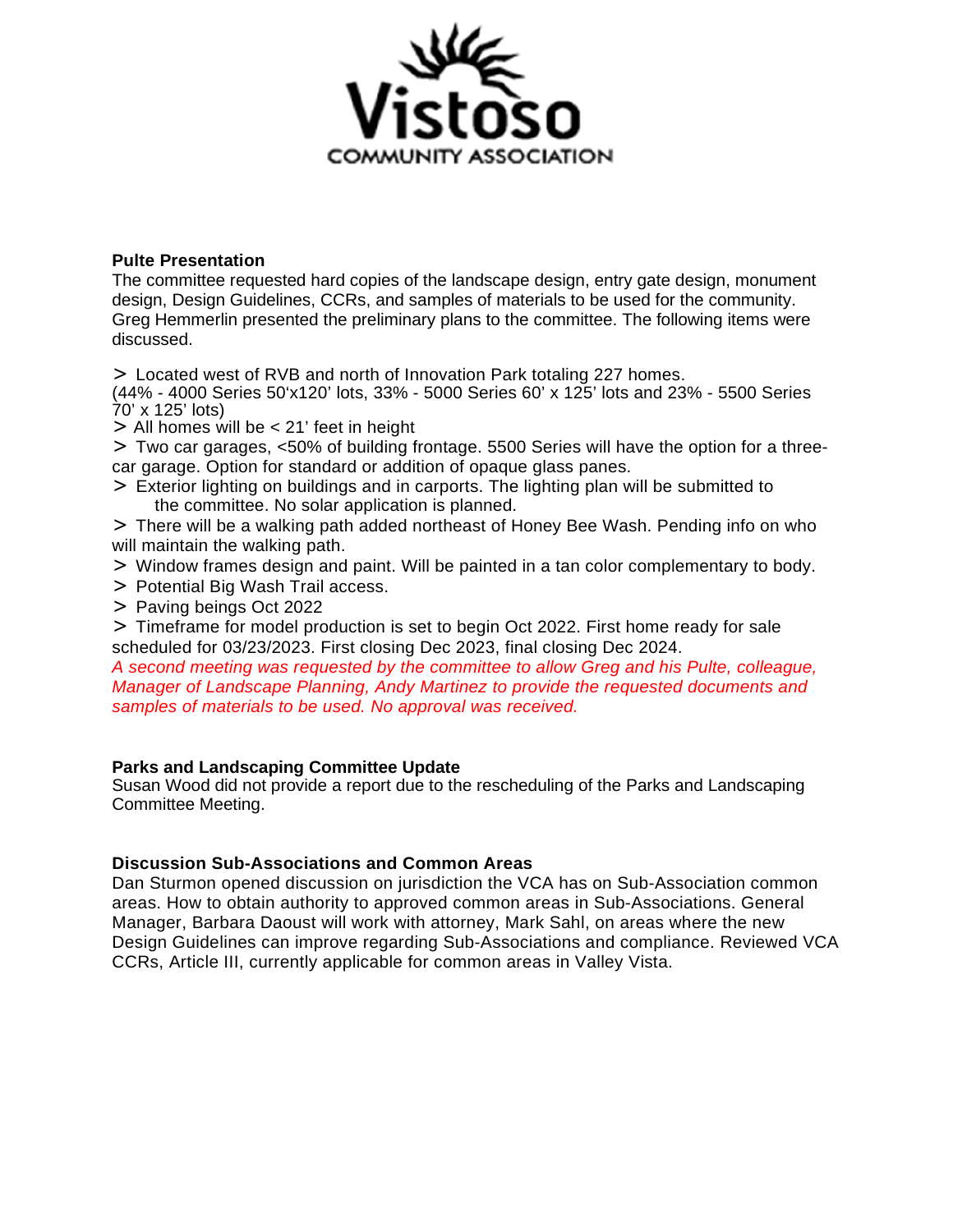

# **Antenna** – **1229 W Faldo Dr.**

The committee reviewed the homeowner's request for adding an antenna. Hobby CB-Radio antenna is not protected under the same FCC guidelines as previous antenna requests. Information regarding the Town of Oro Valley's rules on the antenna's not exceeding 12 feet from and roofline. The antenna's distance from neighboring properties was not disclosed in their ARC submittal**.** *A motion was made by Brent Woods to deny the request, seconded by Susan Wood. Motion carried unanimously.*

# **Window Modification — 755 E Romsdalen Rd.**

The committee reviewed the homeowner's request for modifying their windows in view of their street and neighboring properties. The request would alter the design of the windows from three small windows to one large window. *A motion was made by Brent Woods to approve the request with stipulations that all necessary permits are received by the Town of Oro Valley prior to construction, seconded by Sheryl Forte. Motion carried unanimously.*

# **Discussion – Portable Sanitation Facilities**

The committee reviewed the VCA Guidelines and lack of direction regarding Portable Sanitation Facilities. Brent Woods also noted no verbiage regarding roll-off units. *Motion was made by Brent Woods and seconded by Sheryl Forte to Request the VCA Board adopt new Design Guidelines and add verbiage for portable sanitation facilities. A) Only one single sanitation facility is permitted per lot. B) Permit portable sanitation facility use for one business week (Monday – Friday). No weekends permitted. C) Portable Sanitation Facility will be placed in the driveway or in the front yard at a minimum of 10' from any property lines. Motion was approved unanimously.* 

*With there being no further business, a motion to adjourn at approximately 5:18 PM. Motion carried unanimously*